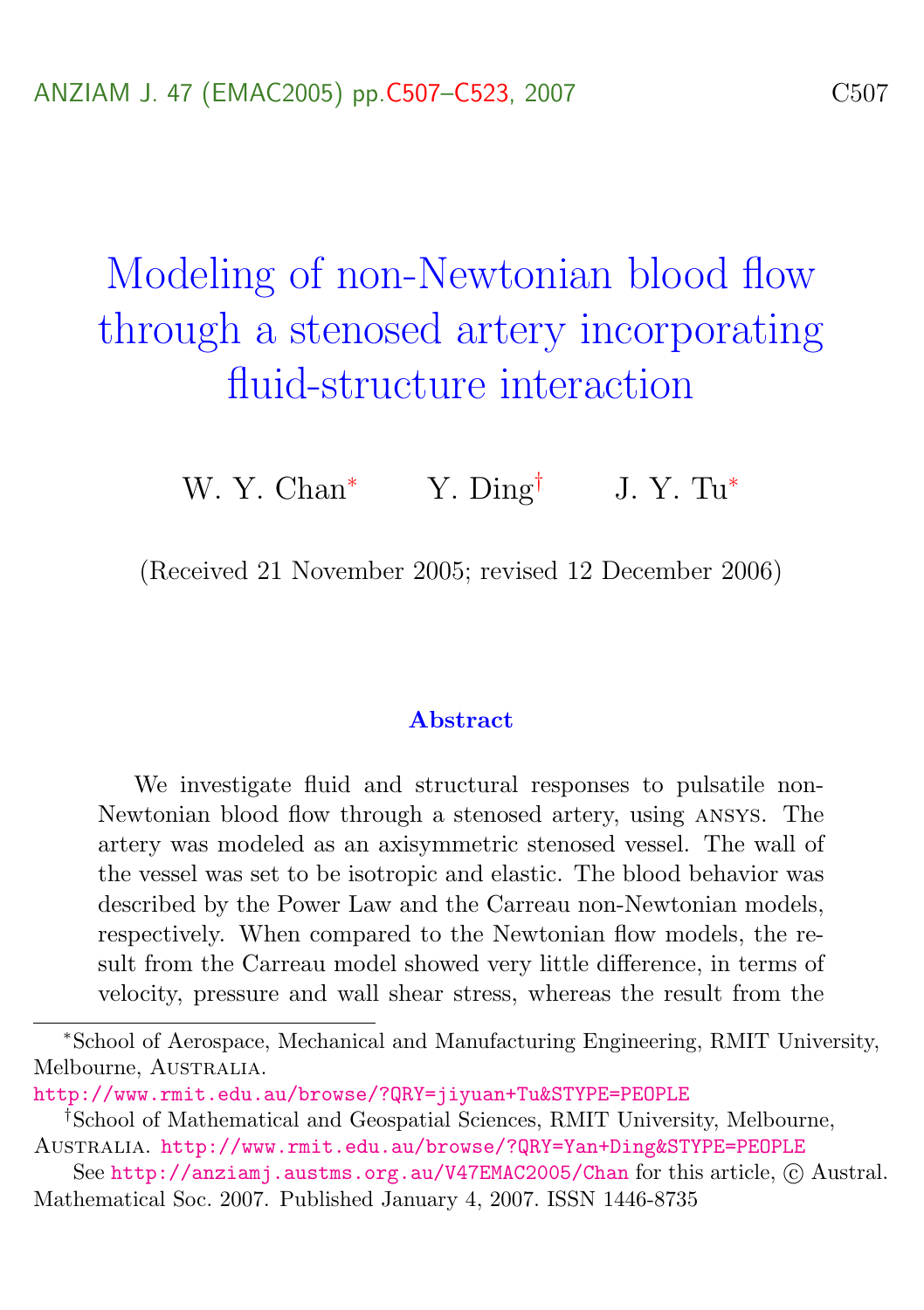Power Law model showed more significant vortices and smaller wall shear stresses. The highest stress concentration was also found at the throat of the stenosis.

# **Contents**

|                           |                | 1 Introduction                             |                                                   | C508             |  |  |  |  |
|---------------------------|----------------|--------------------------------------------|---------------------------------------------------|------------------|--|--|--|--|
| $\bf{2}$                  | <b>Methods</b> |                                            |                                                   |                  |  |  |  |  |
|                           | 2.1            |                                            |                                                   | C510             |  |  |  |  |
|                           | 2.2            |                                            |                                                   | C511             |  |  |  |  |
|                           | 2.3            | C512<br>Flow conditions and model settings |                                                   |                  |  |  |  |  |
|                           | 2.4            |                                            |                                                   | C513             |  |  |  |  |
|                           | 2.5            |                                            |                                                   | C513             |  |  |  |  |
| 3                         | <b>Results</b> |                                            |                                                   |                  |  |  |  |  |
|                           | 3.1            |                                            | Validation of rigid and FSI Newtonian simulations | C515             |  |  |  |  |
|                           | 3.2            |                                            |                                                   | C515             |  |  |  |  |
|                           |                | 3.2.1                                      | Axial velocity profile                            | C515             |  |  |  |  |
|                           |                | 3.2.2                                      |                                                   | C516             |  |  |  |  |
|                           |                | 3.2.3                                      | Stress and displacement                           | C <sub>517</sub> |  |  |  |  |
|                           |                | 3.2.4                                      | Non-Newtonian importance factor                   | C <sub>517</sub> |  |  |  |  |
| 4                         | Conclusion     |                                            |                                                   |                  |  |  |  |  |
| <b>References</b><br>C521 |                |                                            |                                                   |                  |  |  |  |  |

# <span id="page-1-0"></span>1 Introduction

A stenosed artery is the result of atherosclerosis, that is, the hardening of the artery due to the growth of a calcified plaque layer on the inner walls of the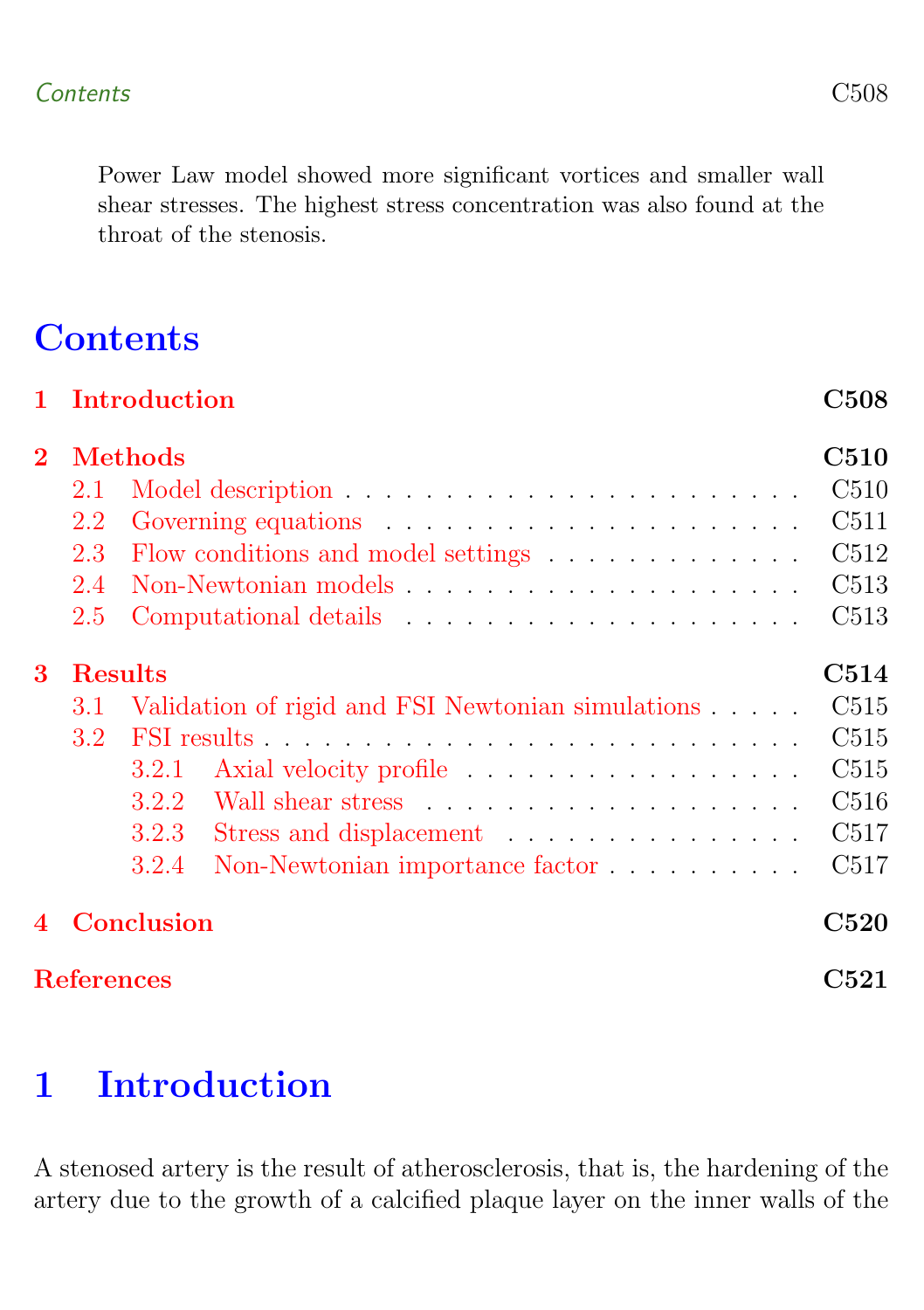#### <span id="page-2-0"></span>1 Introduction C509

artery. Numerous health complications caused by the disease have drawn a significant research interest in the understanding of the cause of the disease in order to develop effective methods to treat the disease.

The earliest research concentrated on the effects of stenosis shape and severity [\[10\]](#page-15-0) and the effects of transient conditions on the flow [\[3\]](#page-15-1). In these early studies, the blood was assumed to be a Newtonian fluid, which is valid for fluids with shear rates greater than  $100 s^{-1}$ . This situation only occurs for a blood flow in large arteries [\[7\]](#page-15-2). Since blood flow in small arteries often exhibits non-Newtonian characteristics, how these affect flow behavior has attracted a considerable research interest. In order to determine the most suitable model for simulating the changes of viscosity in blood steam, Cho and Kensey [\[2\]](#page-14-1) investigated several non-Newtonian models, including Power Law and Carreau models, and compared their results with actual blood samples. Perktold et al. [\[8\]](#page-15-3) found that the Power Law model demonstrated more significant non-Newtonian influence. Most recently, Johnson and coworkers [\[4\]](#page-15-4) found that the Carreau model seemed to be far more suitable for blood flow as the results from Carreau model agreed best with most of their experimental data. They also found that the Carreau model did not overpredict the fluid behaviour near the vessel wall for cases of high velocities with a significant non-Newtonian impact on the flow.

Another recent development in this research field is the numerical simulation of fluid-structure interaction (FSI) between a blood flow and diseased arteries. This is of prime importance in predicting where arterial lesions are most likely to occur, because they lead to health complications, such as heart attack and stroke. Another health risk is that the stenosed arteries may collapse due to a low pressure around the stenotic portion [\[11\]](#page-15-5). To understand the occurrence of these phenomena, several studies were conducted to model the stress and displacement distributions along the diseased artery wall. Lee and Xu [\[5\]](#page-15-6) modeled a Newtonian blood flow past an axisymmetric compliant stenosis with sharp transitions and studied the impact of the flow on the wall of the stenosed tube. The geometry of their model was similar to that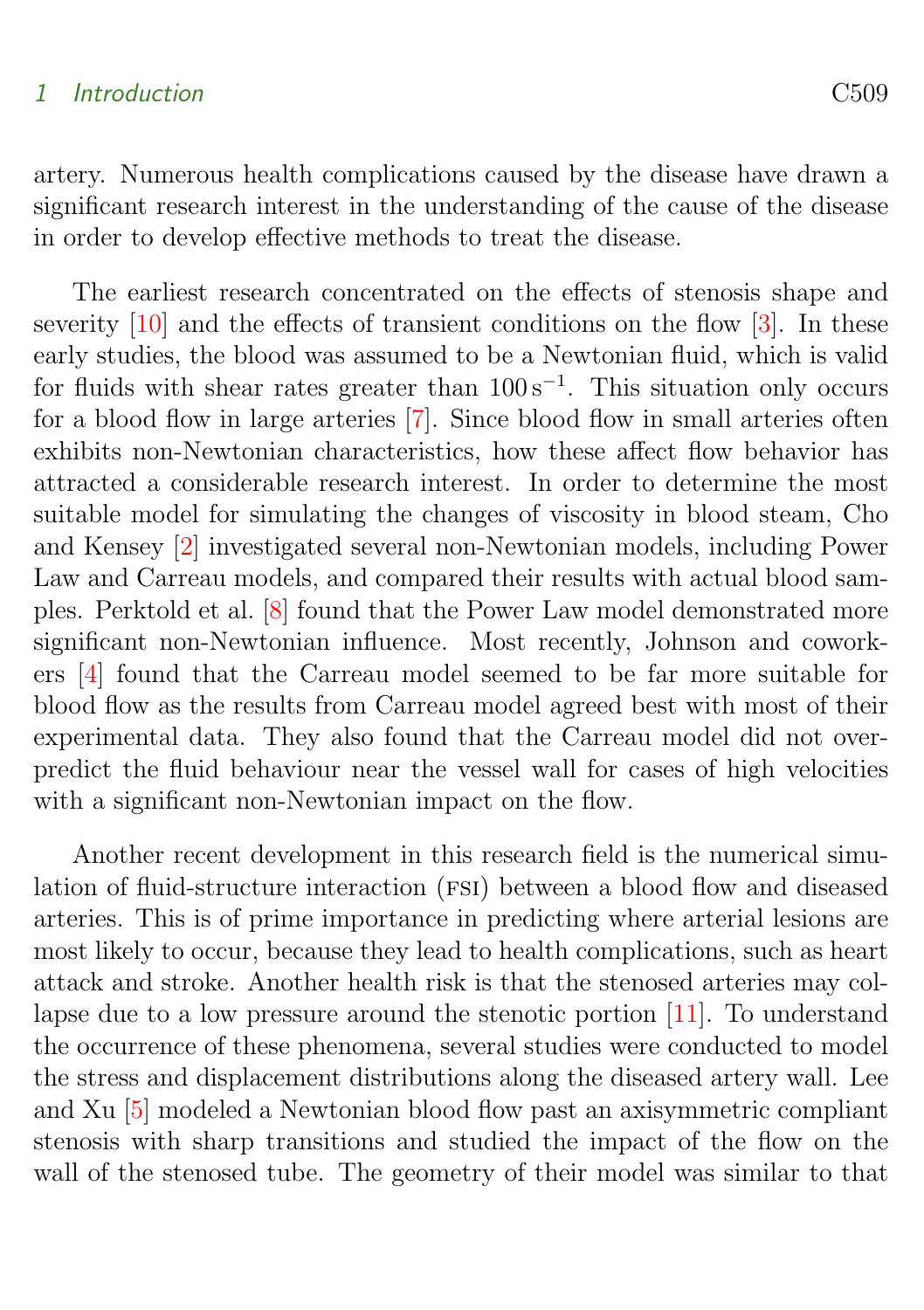### <span id="page-3-2"></span>2 Methods C510

used in the experiment work of Ojha et al. [\[6\]](#page-15-7). Tang et al. [\[11\]](#page-15-5) also studied the impact of a Newtonian flow on three-dimensional stenotic tubes with different degrees of severity for both axisymmetric and asymmetric conditions. These studie made great contributions to the understanding of the complex phenomena resulted by fsi.

However, there has been a lack of research, in the area of FSI modeling of blood flows in small arteries, in which the non-Newtonian fluid effect can not be ignored. Thus, the objective of this study is to numerically model the interactions between a non-Newtonian fluid and a solid wall with a small elastic deformation. This paper reports the results of fluid and structural responses to a pulsatile non-Newtonian blood flow through an axisymmetric stenosed vessel. Both Carreau and Power Law models were used to study the effects of the non-Newtonian fluid on the artery wall and the elastic deformation of the artery wall on the fluid. The wall stress distributions, fluid velocity profile and wall shear stress were also quantified and are discussed in detail.

# <span id="page-3-0"></span>2 Methods

### <span id="page-3-1"></span>2.1 Model description

This problem concerns an unsteady flow through a constricted (45% area reduction) elastic tube similar to the case used by Lee and Xu [\[5\]](#page-15-6). Initially, two cases were run to validate the geometry and FSI model - a Newtonian pulsatile flow through a rigid wall and a Newtonian pulsatile flow through an elastic wall. Then, these two cases were used to investigate a pulsatile flow through elastic wall using the Carreau and Power Law non-Newtonian models. The geometry of these models is shown in Figure [1,](#page-4-1) which consists of a cylindrical tube with internal and external diameters of 5 mm and 6 mm respectively.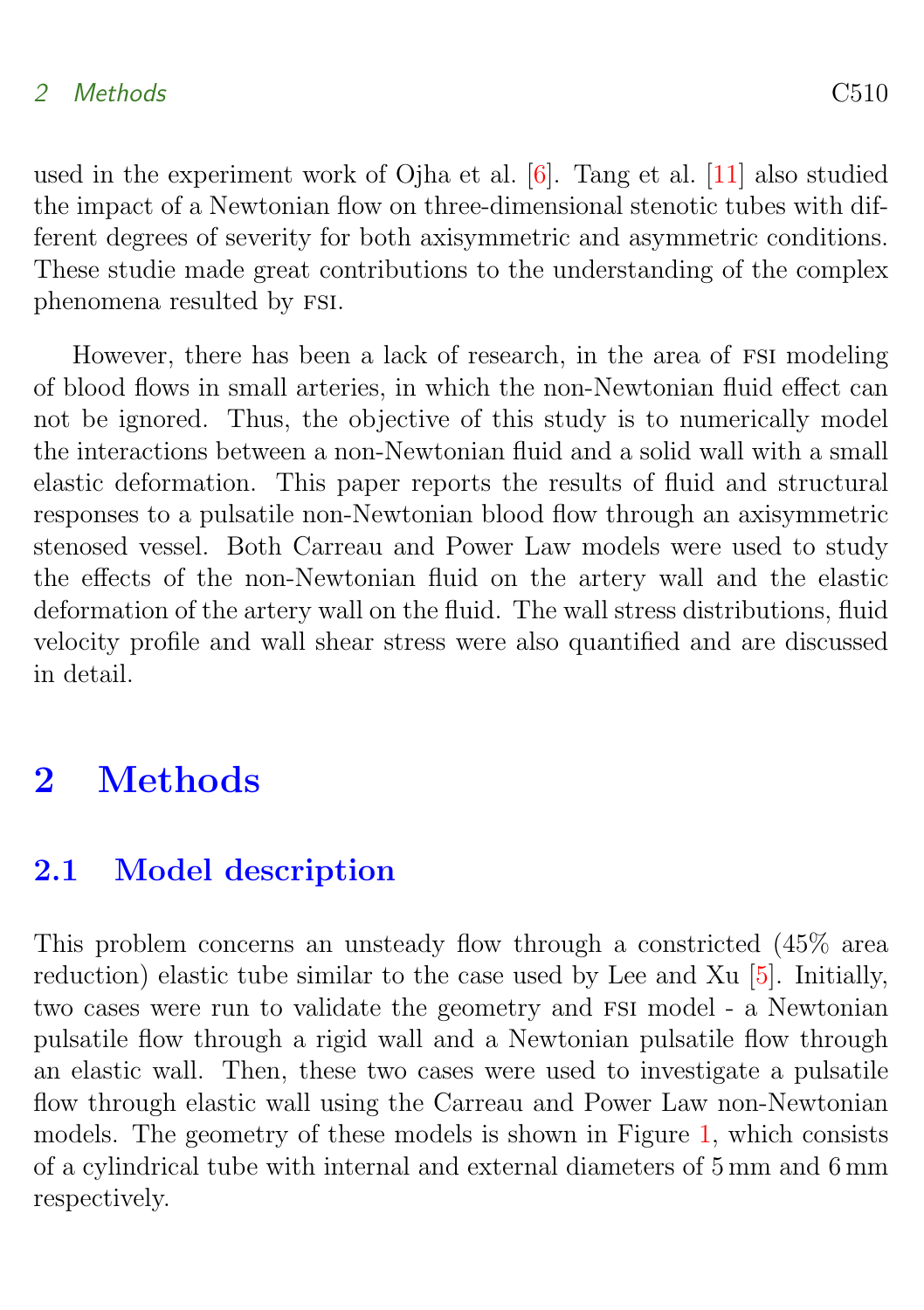

<span id="page-4-1"></span>Figure 1: The geometry of the 45% axisymmetric stenosis used in all the Newtonian and non-Newtonian simulations where  $L = 1.5$  mm and  $D =$ 5.0 mm. The normalised distance from the centre of stenosis is  $Z = Z'/D$ . On the right is a cross-sectional view of the model from the end.

### <span id="page-4-0"></span>2.2 Governing equations

Adopting indicial notation (with the coordinate axes referred as  $x_i$ ,  $i =$ 1, 2, 3), the velocity of an fluid flow is denoted as  $u_i$ ,  $i = 1, 2, 3$ . According to the conservations of mass and momentum, the governing equations for an isotropic, incompressible fluid flow are the continuity equation and momentum equations (ignoring the body forces):

$$
\frac{\partial u_i}{\partial x_i} = 0 \tag{1}
$$

$$
\frac{\partial u_i}{\partial t} + \frac{\partial (u_i u_j)}{\partial x_j} = \frac{1}{\rho} \left[ -\frac{\partial p}{\partial x_i} + \frac{\partial \tau_{ij}}{\partial x_j} \right],\tag{2}
$$

where p is the pressure,  $\rho$  is the density of the fluid, and the deviatoric stresses that link to the deviatoric strain rates of the fluid are

$$
\tau_{ij} = 2\mu \left( \dot{\epsilon}_{ij} - \frac{1}{3} \delta_{ij} \dot{\epsilon}_{kk} \right), \qquad (3)
$$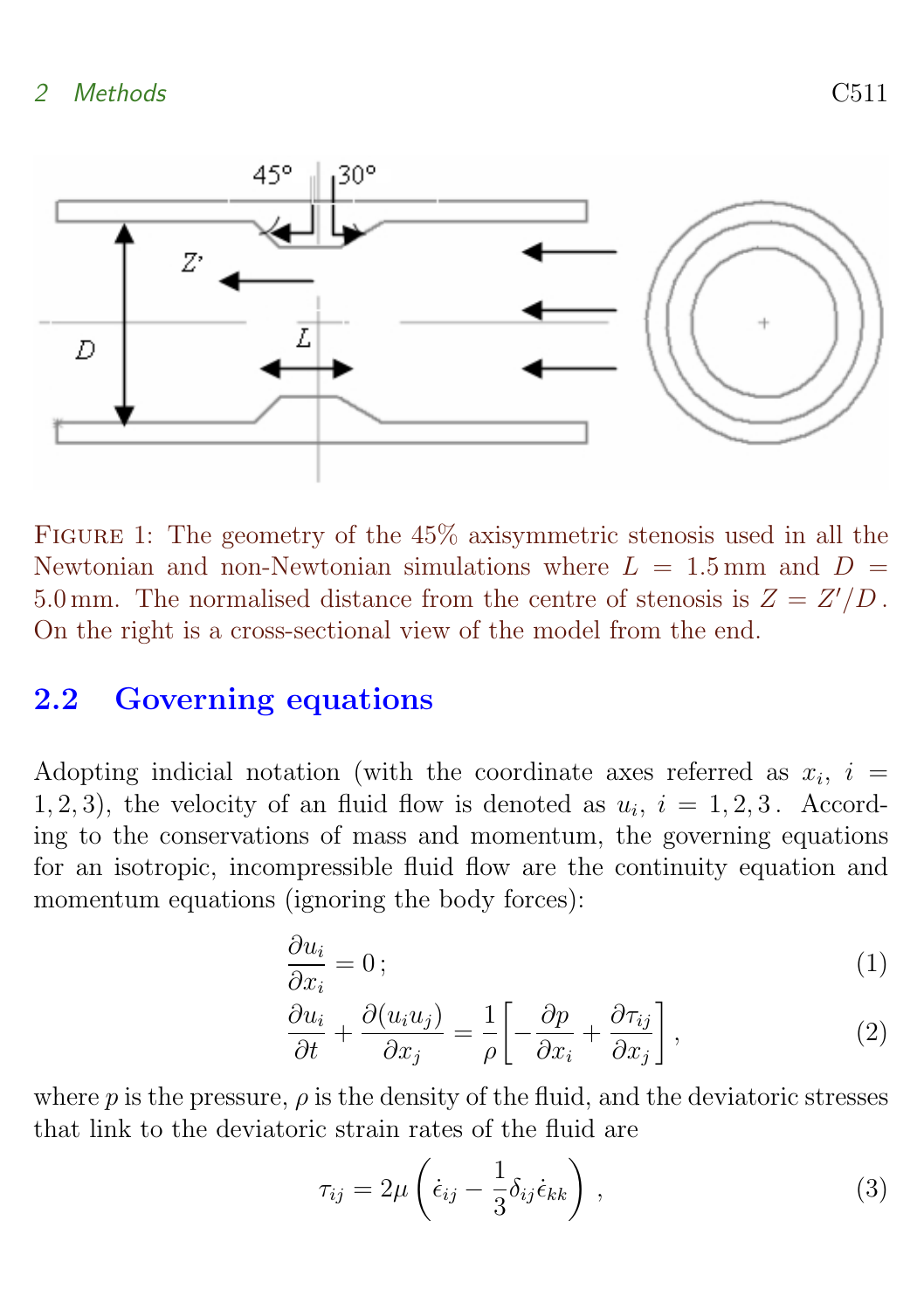#### 2 Methods C512

where the quantity in the brackets is the deviatoric strain rate,  $\delta_{ij}$  is the Kronecker delta, a repeated index implies summation over the range of index, and

<span id="page-5-1"></span>
$$
\dot{\epsilon}_{ij} = \frac{1}{2} \left[ \frac{\partial u_i}{\partial x_j} + \frac{\partial u_j}{\partial x_i} \right]. \tag{4}
$$

For a non-Newtonian fluid flow, the non-linear relation between the stress and strain rate is observed with a coefficient  $\mu$  depending on strain rates as discussed in Section [2.4.](#page-6-0)

The motion of an elastic solid is governed by

$$
\rho_w \frac{\partial^2 d_i}{\partial t^2} = \frac{\partial \sigma_{ij}}{\partial x_j},\tag{5}
$$

where  $d_i$  and  $\sigma_{ij}$  are the displacements and stresses of the solid, respectively; and  $\rho_w$  is the density of the solid wall. The stress tensor  $\sigma_{ij}$  is obtained from the constitutive equation of the material, and for a Hookean elastic solid is

$$
\sigma_{ij} = \lambda_L e_{kk} \delta_{ij} + 2\mu_L e_{ij} , \qquad (6)
$$

where  $\lambda_L$  and  $\mu_L$  are the Lame constants, and  $e_{ij}$  are the strain in the solid.

These equations were solved using FLOTRAN and ANSYS codes available within ansys/Multiphysics.

### <span id="page-5-0"></span>2.3 Flow conditions and model settings

For the preliminary Newtonian models, pulsatile flow was specified at the inlet as a sinusoidal volumetric flow waveform of  $4.3 \pm 2.6$  ml with a period  $t_p = 345$  ms. The fluid has a density of 755 kg m<sup>-3</sup> and a Newtonian viscosity of  $0.00143 \text{ N s m}^{-2}$ . giving the maximum and minimum Reynolds number Re to be 930 and 230, respectively. Because of the low Re and mild stenosis the flow is laminar and we assume axisymmetry. For these models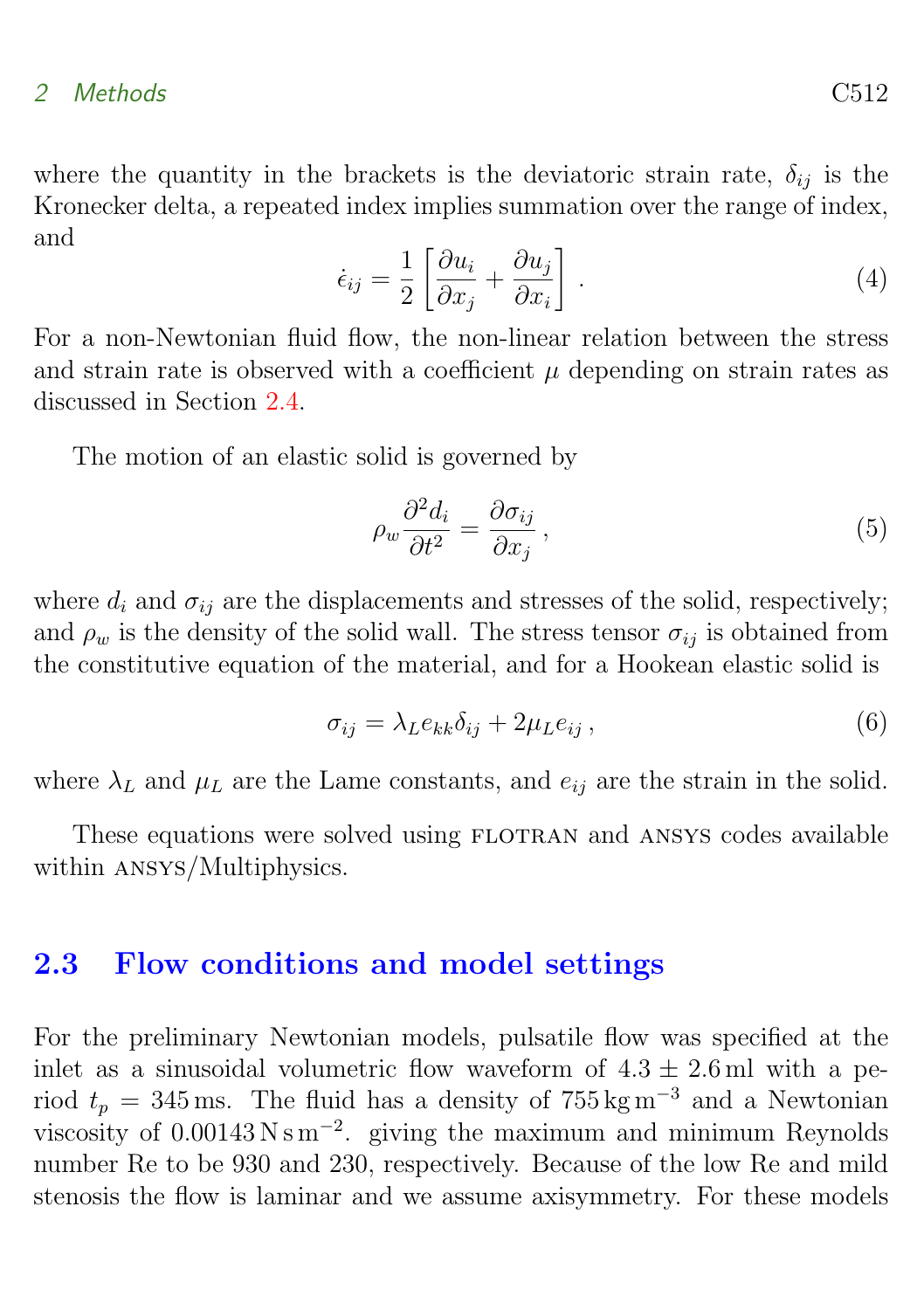### <span id="page-6-2"></span>2 Methods C513

a fully developed axial velocity profile calculated from the time dependent flow rate was specified at the inlet and a constant pressure of 4140 Pa was specified for the outlet boundary.

For the fsi model, the stenotic wall was considered to be incompressible, isotropic and linearly elastic, with a Young's modulus of 500 kPa, a Poisson ratio of 0.499, and a density of  $1000 \text{ kg/m}^3$ .

### <span id="page-6-0"></span>2.4 Non-Newtonian models

Two non-Newtonian models were used to obtain the fluid viscosity,  $\mu$ , from the strain,  $\dot{\gamma}$ , which is the second invariant of the deviatoric strain rate tensor of Equation [\(4\)](#page-5-1). In these models, the fluid density was set as  $1050 \,\mathrm{kg/m^3}$ , the inlet velocity profile was set to be uniform, given in Poise  $P(1P =$  $0.1\,\mathrm{Ns/m^2}$  [\[4\]](#page-15-4). The two non-Newtonian models are the

Carreau model, 
$$
\mu = \mu_{\infty} + (\mu_0 - \mu_{\infty}) [1 + (\lambda \dot{\gamma})^2]^{(n-1)/2}
$$
, (7)

where time is constant,  $\lambda = 3.313$  s, zero strain viscosity  $\mu_0 = 0.56$  P, infinite strain viscosity  $\mu_{\infty} = 0.0345$  P, empirical exponent  $n = 0.3568$ ; and the

Power Law model, 
$$
\mu = \mu_0(\dot{\gamma})^{n-1}
$$
, (8)

where nominal viscosity  $\mu_0 = 0.35$  and empirical exponent  $n = 0.6$ .

For comparison, a FSI Newtonian model was run with the same density and inlet conditions. The viscosity was set to be 0.0345 P (infinite strain viscosity).

### <span id="page-6-1"></span>2.5 Computational details

The 45% area reduction in the stenosed tube was modeled to be axisymmetric and the flow is likewise assumed to behave as such. As in the case of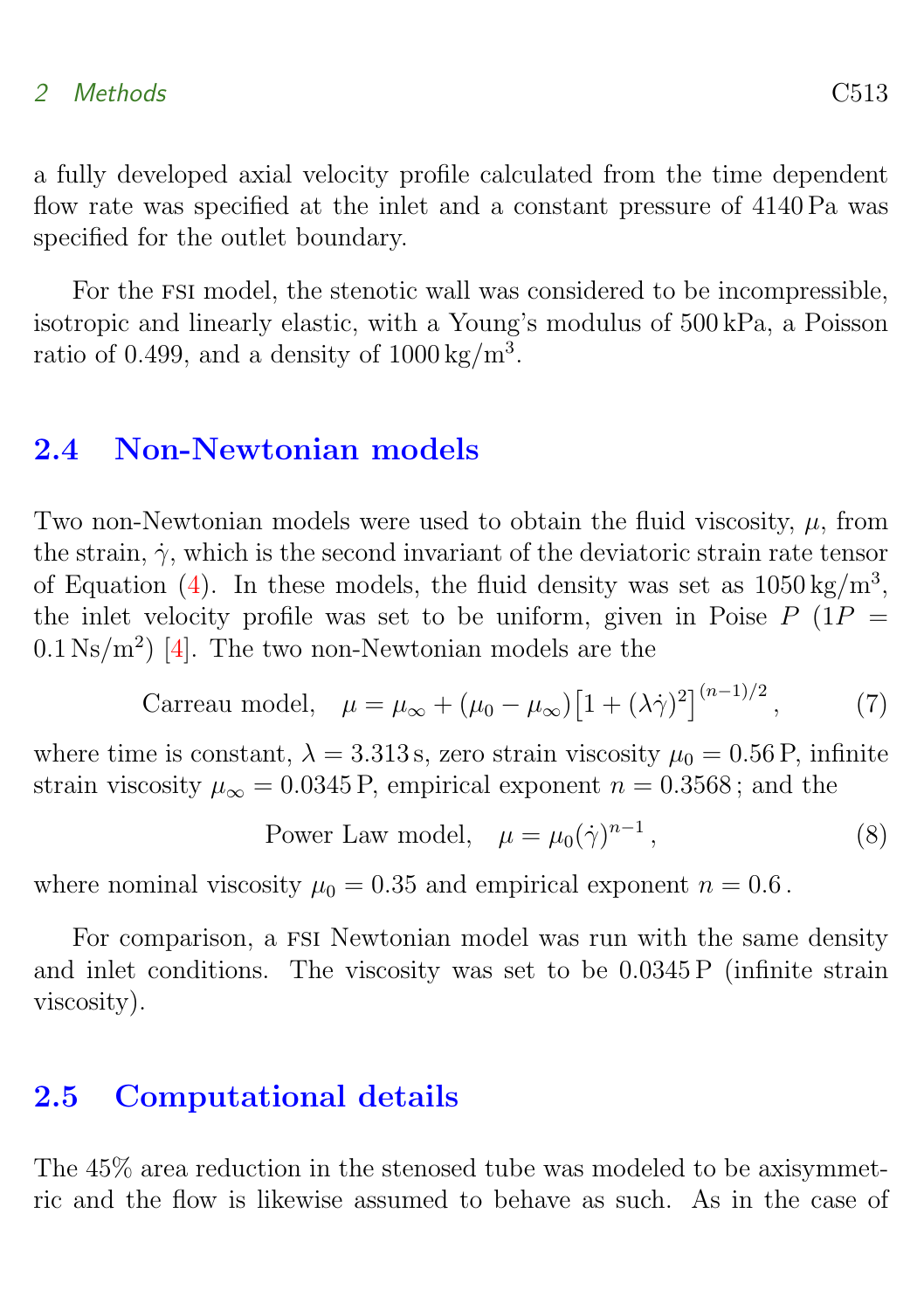#### <span id="page-7-1"></span>3 Results C514

Lee and Xu [\[5\]](#page-15-6), the pre- and post-stenotic regions were chosen to be 3 and 10 diameters (that is, 15 mm and 50 mm) long respectively. Several grid densities were tested to determine the optimum computational settings, all using quadrilateral structured elements. There was no notable change between these different refinements. A  $25 \times 325$  mesh density was used for the fluid with 12 elements for the solid radial thickness, as shown in Figure [3.](#page-11-0)

For this study, 69 time steps per cycle were chosen. The SIMPLEF velocitypressure coupling was specified for the FLOTRAN solver. The convergence criteria for all the fluid variables were  $10^{-5}$ . For the FSI coupling, the convergence criterion for the maximum difference in wall displacement was set to a tolerance of 0.1% of the diameter.

The fsi coupling method employed in this study consists of an iterative scheme, whereby the fluid model is first solved and the fluid pressures are applied on the inner wall and deformed while solving the solid model, which is then used to update the coordinates of the corresponding nodes. This is repeated until the convergence is achieved on nodal displacements.

# <span id="page-7-0"></span>3 Results

The results for the fluid and solid properties, for example, velocity distributions, wall shear stress, pressure, wall stress and displacements, are presented at selected time frames. The parameter  $t/t_p$  used to describe a particular time in a cycle is similar to that used by Lee and Xu, where  $t$  is the time in seconds and the period of the cycle  $t_p = 0.345$  s.

Lee and Xu [\[5\]](#page-15-6) compared their flow model with experimental data obtained by Ojha et al. [\[6\]](#page-15-7) at three different locations in the post-stenotic region:  $Z' = 1$ ,  $Z' = 2.5$  and  $Z' = 4.3$ , where  $Z'$  is the normalised distance from the centre of the stenosis; that is,  $Z' = z/D$ , and z is the axial distance away from the centre of the stenosis and  $D$  is the inlet diameter of the tube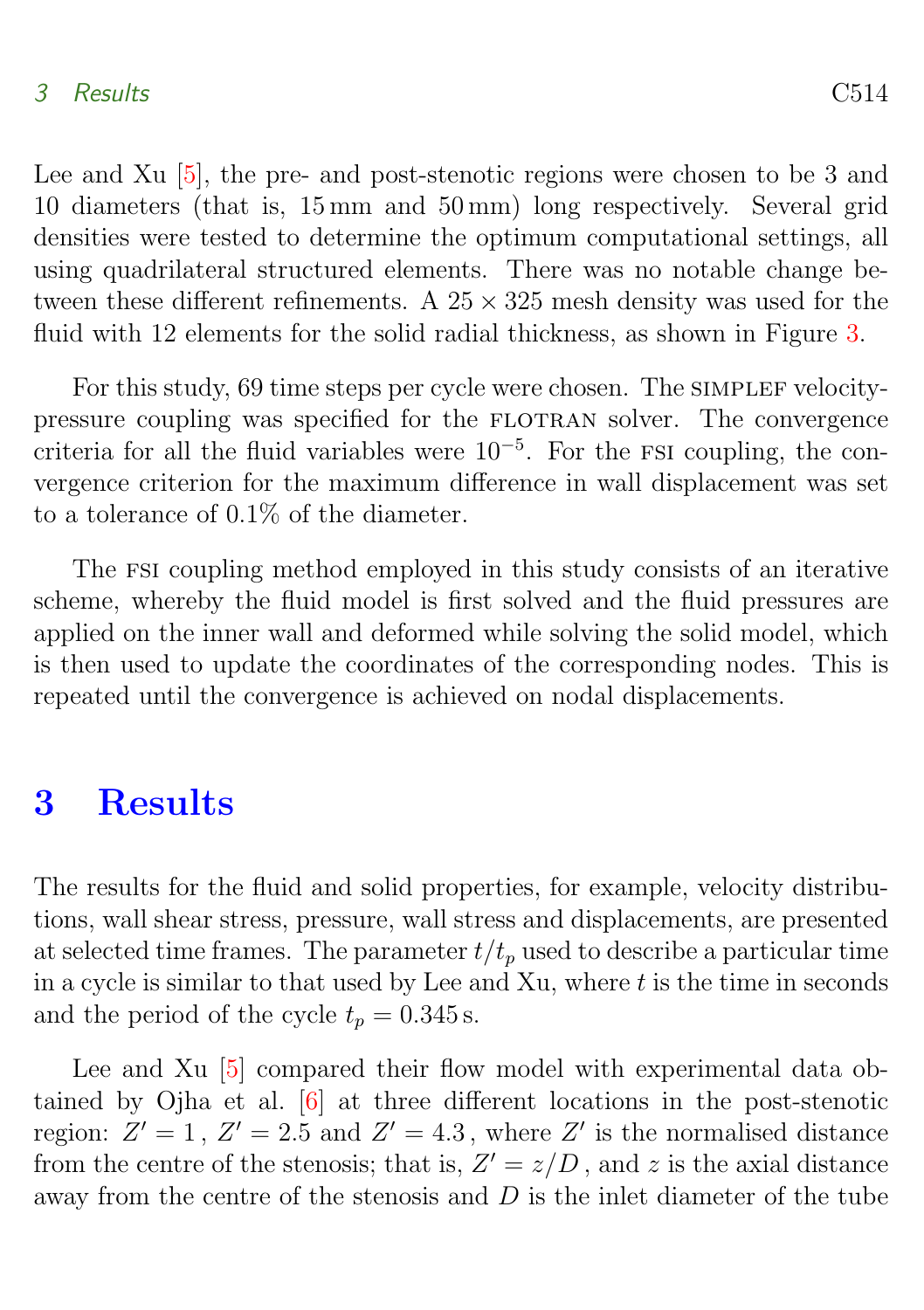<span id="page-8-3"></span>(Figure [1\)](#page-4-1). The flow waveform specified at the model inlet is similar to Lee and Xu's case [\[5\]](#page-15-6), which has a time-shift of 0.123 s with the experiment by Ojha et al. [\[6\]](#page-15-7).

# <span id="page-8-0"></span>3.1 Validation of rigid and FSI Newtonian simulations

To validate the model and methods employed in this study, a comparison with the studies by Lee and Xu [\[5\]](#page-15-6) and Ballyk et al. [\[1\]](#page-14-2) was conducted [\[9\]](#page-15-8). Good agreement with the numerical and experimental studies was found. We concluded that incorporating fsi into the simulation increased the flow crosssectional area in the non-stenosed regions, resulting in reducing the velocity profile and increasing the flow recirculation effects: the wall shear stress was decreased in the FSI model compared to the rigid model; the maximum stress was found at the shoulder of the stenosis.

### <span id="page-8-1"></span>3.2 FSI results

### <span id="page-8-2"></span>3.2.1 Axial velocity profile

Figure [2](#page-9-1) shows that the Carreau model velocity profiles mostly follow the profiles of the Newtonian except for flow at a slightly slower velocity. Close to the centreline, the velocity of the Carreau model noticeably drops further, and this effect is more apparent further downstream from the stenosis. We attribute this fluid behavior to the higher viscosity of the fluid, particularly close to the centreline region where the shear rate is lowest.

The velocity profiles for the Power Law model show a marked decrease in centreline axial velocities in comparison to the Newtonian model. Due to a steeper change in the viscosity near the artery wall, the boundary layer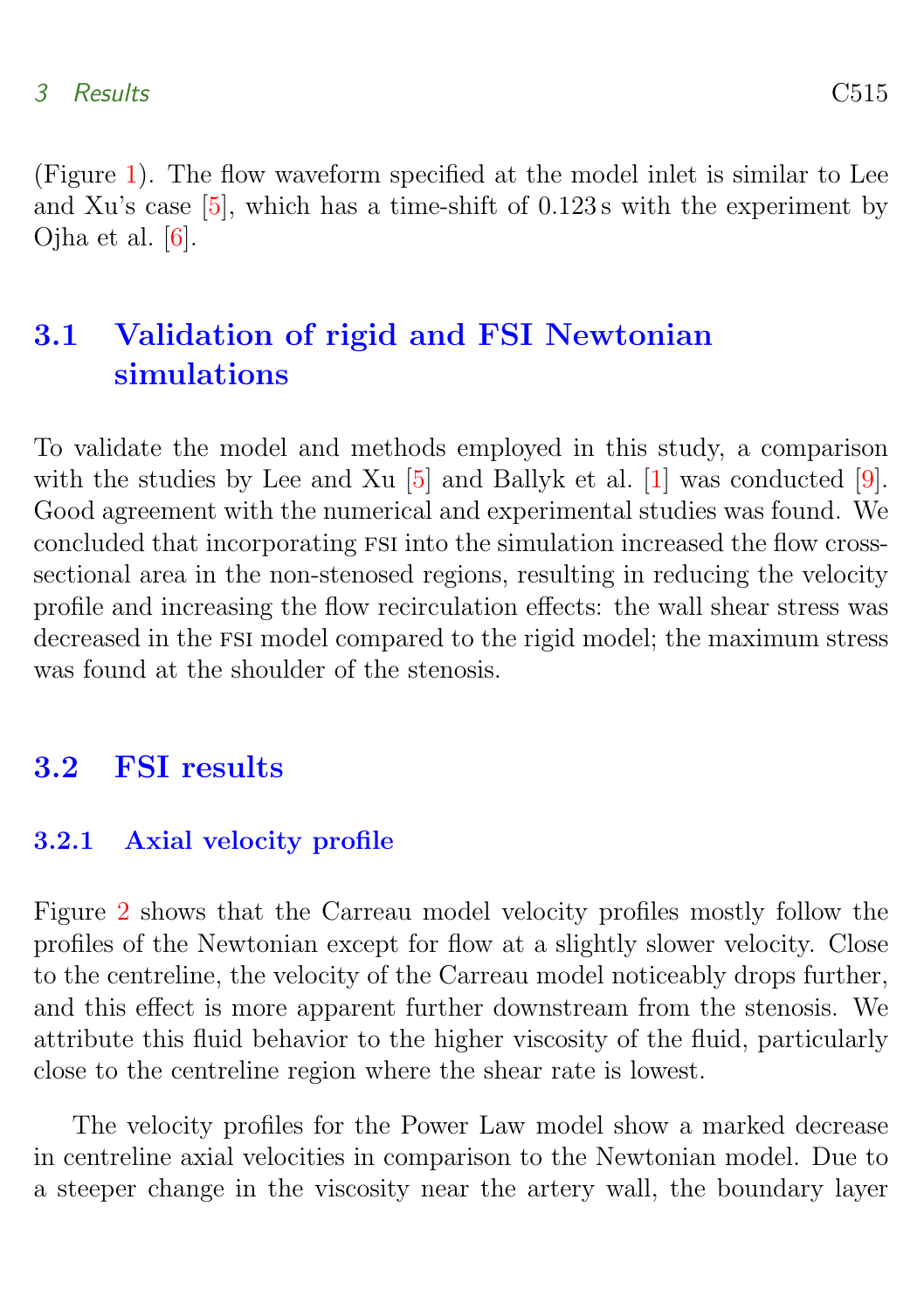<span id="page-9-2"></span>

<span id="page-9-1"></span>Figure 2: Comparison of axial velocity profiles between the Carreau, Power Law and Newtonian FSI models at  $Z' = 1$  and  $Z' = 4.3$ .

thickness is much thinner than for the other models, which causes a flatter profile and a lower centreline axial velocity. The largest difference in centreline axial velocities occurs at the peak of the acceleration phase which gradually decreases during the deceleration phase reaching the minimum. The recirculation zone was slightly less prominent for the Power Law model.

### <span id="page-9-0"></span>3.2.2 Wall shear stress

The wall shear stress (wss) for the Carreau model (Figure [3\)](#page-11-0) shows the four transitional points and characteristic peaks and troughs noted by Lee and Xu [\[5\]](#page-15-6). The Carreau model indicated slightly higher wss distributions than the Newtonian model due to the higher viscosity near the walls. This observation is consistent with results of Johnston et al. [\[4\]](#page-15-4) who noted this wss behavior for the Carreau model.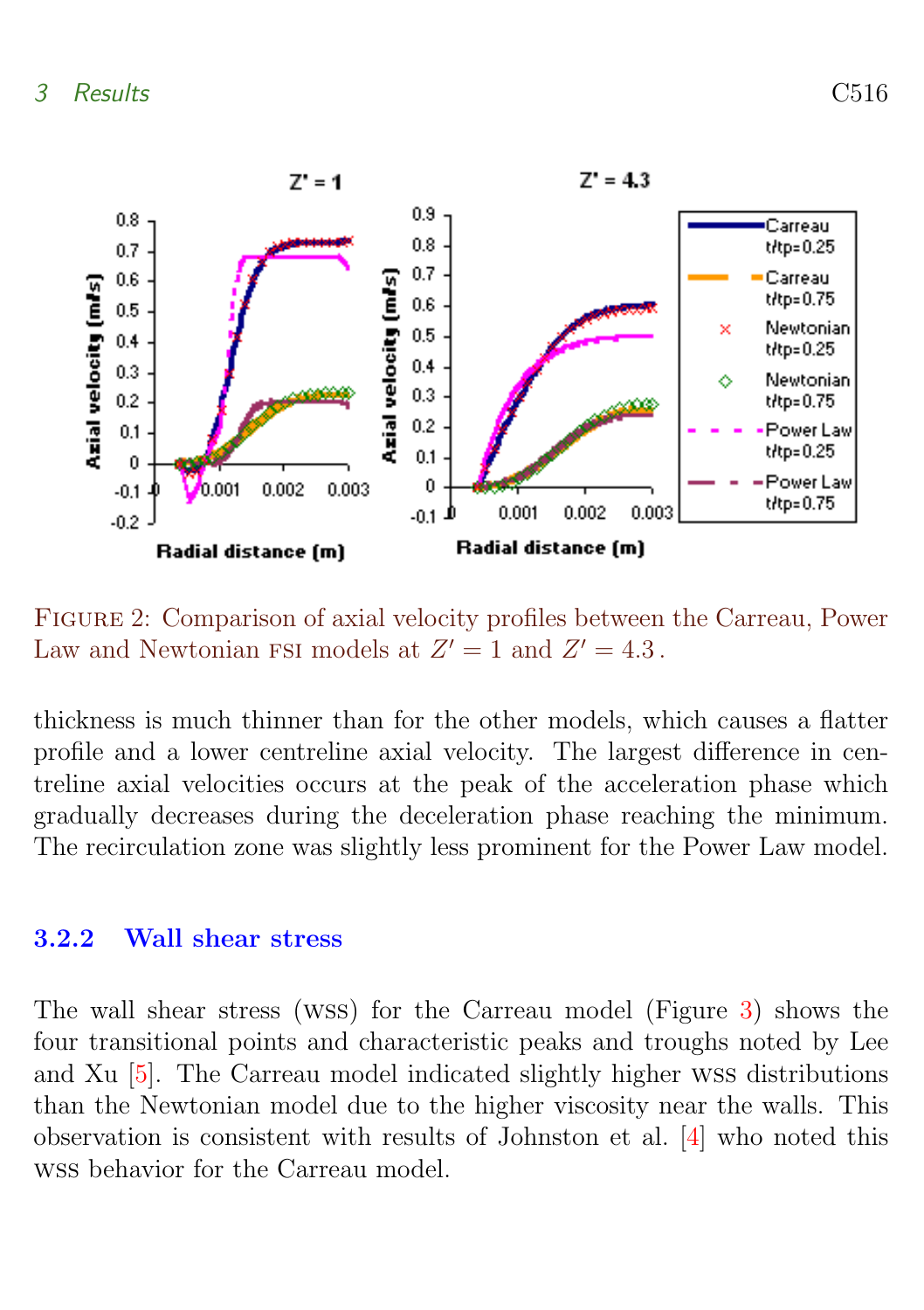#### <span id="page-10-2"></span>3 Results C517

The wall shear stress for the Power Law model has similar peaks and troughs as shown in the Carreau model. However, the overall wss is significantly lower than the other models. This result is supported by Johnston et al. [\[4\]](#page-15-4) who noted that at high centreline velocities, the Power Law model tends to have much lower wss than other models.

#### <span id="page-10-0"></span>3.2.3 Stress and displacement

The stress distribution (Figure [4\)](#page-11-1) for this model remains similar throughout the flow cycle as the pressure has little variation over the cycle and the dominance of the singularity points. Therefore contours at only one time are presented. From the stress contours, the highest stress is the axial stress and occurs on the shoulders of the stenosis, particularly downstream where the bending effect is significant. The relatively sharp corner of the bend contributes to a stress concentration due to solution singularity. Circumferential stress magnitudes are close to the value for the axial stresses but are due to the constraints imposed by the axisymmetric condition. Radial stresses are not as significant and are less likely to cause surface rupture.

Due to the similar magnitudes in pressure, the stress distributions for the Power Law model have the same distribution as the Carreau model over time, having the highest stress at the shoulder of the stenosis. However, it is noted that the Power Law stress distributions have a slightly smaller magnitude than the Carreau and Newtonian values.

### <span id="page-10-1"></span>3.2.4 Non-Newtonian importance factor

One method to determine the effect of the non-Newtonian model, proposed by Johnston et al. [\[4\]](#page-15-4), is the importance factor  $I_L$  which is derived from the concept introduced by Ballyk et al. [\[1\]](#page-14-2) who defined this as  $I_L = \bar{\mu}_{eff}/\mu_{\infty}$ where  $\bar{\mu}_{\text{eff}}$  is the effective viscosity characteristic of a particular flow and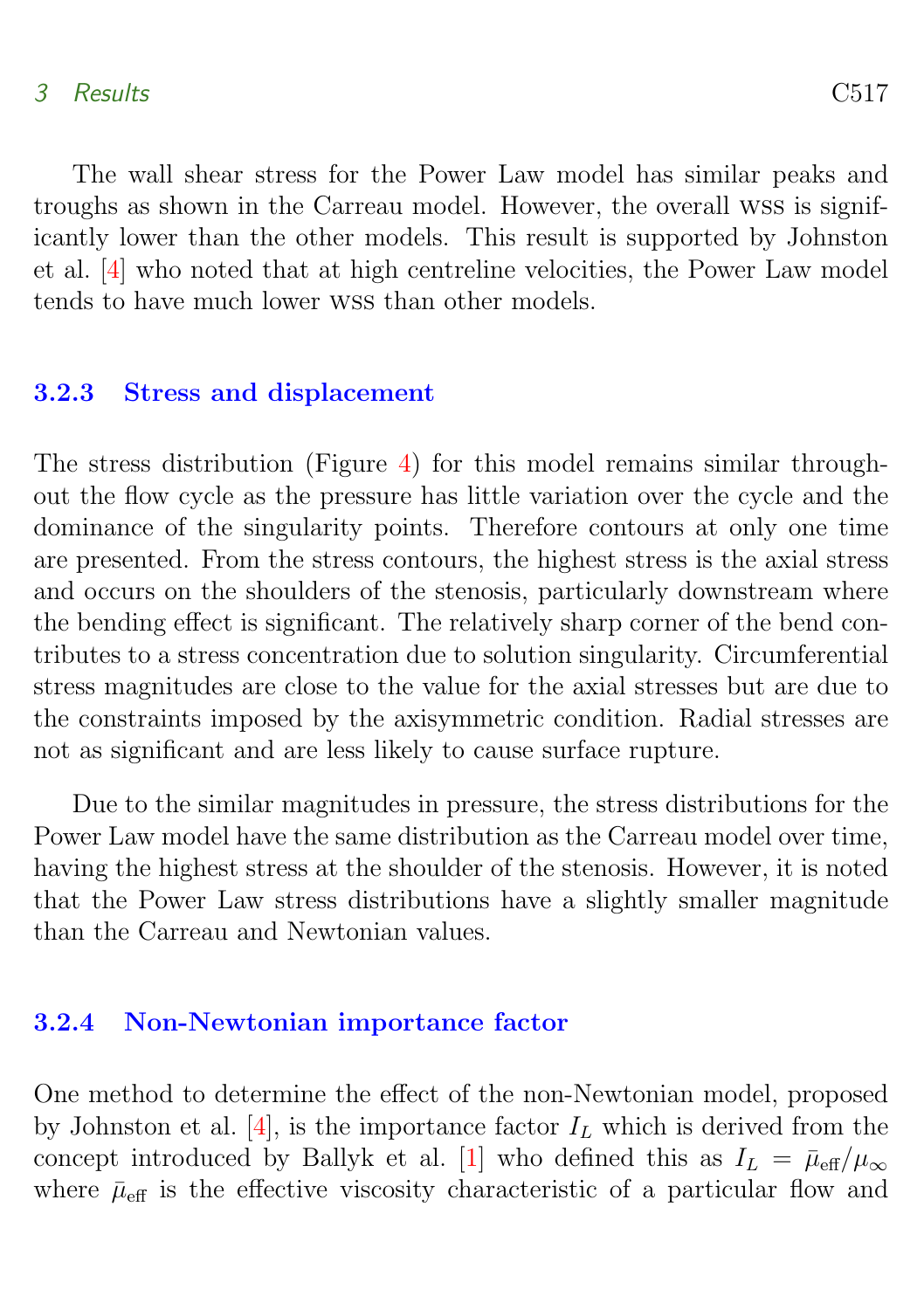

<span id="page-11-0"></span>Figure 3: wss distribution along the axial distance for the Carreau, Power Law and Newtonian FSI models at  $t/t_p = 0.25$ 



<span id="page-11-1"></span>Figure 4: Stress contour distributions of the vessel wall at the stenosed region for the Carreau FSI model in the (a) axial, and (b) circumferential directions and the Power Law FSI model in the (c) axial, and (d) circumferential directions at  $t/t_n = 0.25$ .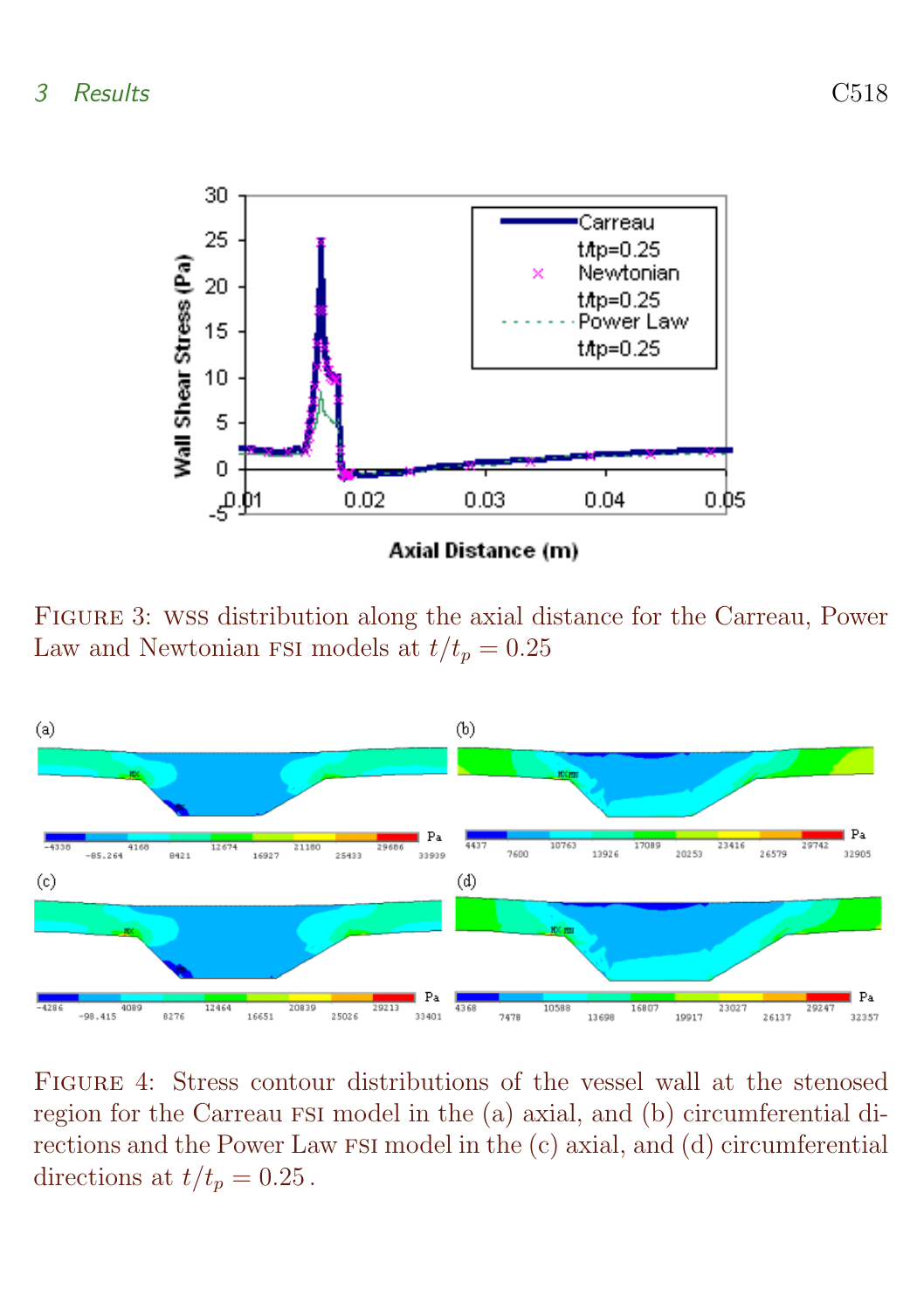|  |               |                          | Careau                |         | Power Law             |         |  |  |  |  |
|--|---------------|--------------------------|-----------------------|---------|-----------------------|---------|--|--|--|--|
|  | $rac{t}{t_p}$ | $V$ [m s <sup>-1</sup> ] | Whole model Wall only |         | Whole model Wall only |         |  |  |  |  |
|  | 0.25          | 0.345                    | 1.74652               | 0.80036 | 2.71559               | 2.94888 |  |  |  |  |
|  | 0.5           | 0.219                    | 1.45356               | 2.16144 | 2.30512               | 11.5215 |  |  |  |  |
|  | 0.75          | 0.087                    | 1.22014               | 2.34278 | 2.18004               | 9.62648 |  |  |  |  |
|  | 1.0           | 0.219                    | 1.28388               | 0.63324 | 2.26387               | 2.78711 |  |  |  |  |

<span id="page-12-1"></span><span id="page-12-0"></span>TABLE 1: Importance factors for both the Careau and Power Law FSI models. The two areas of interest used to derive these values are the entire flow region and the region immediately on the vessel wall.

 $\mu_{\infty} = 0.00345 \,\mathrm{N\,m\,s^{-1}}$  is the Newtonian value for viscosity. Clearly,  $I_L = 1$ indicates Newtonian flow and deviations from unity indicate regions of non-Newtonian flow. Johnston et al. improved on this concept by calculating an average of these importance values that would be more representative of the actual flow in the artery. Instead of simply averaging  $I_L$ , they averaged the relative difference of each value of viscosity from the Newtonian value that is then expressed as a percentage. This global non-Newtonian importance factor

$$
I_G = \frac{100}{N} \frac{\left[\sum_N (\mu - \mu_\infty)^2\right]^{1/2}}{\mu_\infty} \,. \tag{9}
$$

This equation is evaluated at each of the N nodes on the area of interest with  $\mu$  as the viscosity,  $\mu_{\infty} = 0.00345 \text{ N m s}^{-1}$ . For the non-Newtonian simulations, the global importance factor is tabulated in Table [1.](#page-12-0)

Considering the whole model, both the Carreau model and the Power Law model indicate an extremely high  $I_G$  at  $t/t_p = 0.25$ , the peak of the fluid flow. This value decreases as the flow decelerates to the point of its minimum, after which the  $I_G$  picks up again when the flow accelerates. Between the Power Law and Carreau model, it seems that the Power Law model has larger deviations from the Newtonian viscosity due to the nature of the equation that has a steeper strain-viscosity relation. This occurrence has been noted by Johnston et al. [\[4\]](#page-15-4). Considering the whole model, both the Carreau model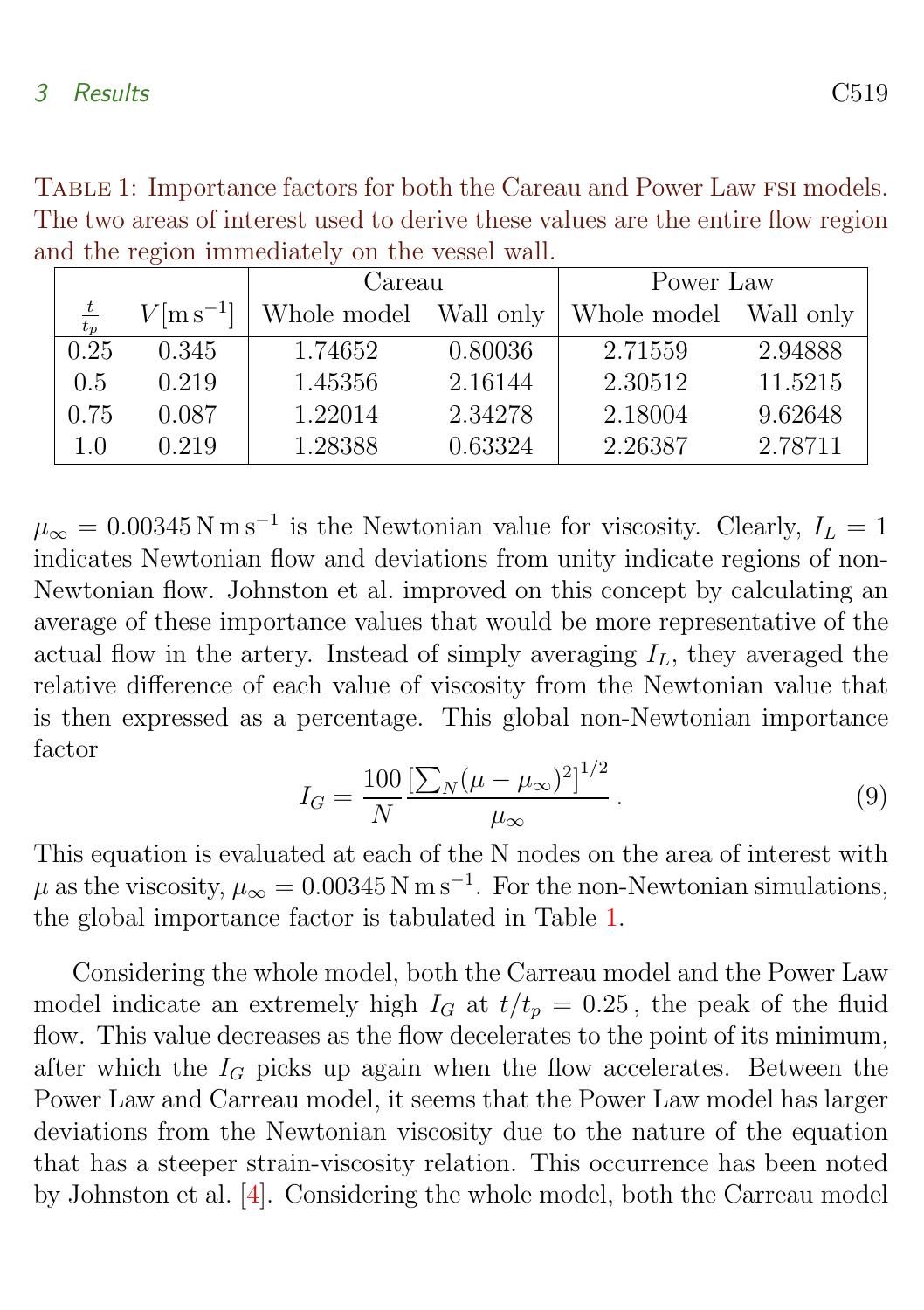### <span id="page-13-1"></span>4 Conclusion C520

and the Power Law model indicate an extremely high  $I_G$  at  $t/t_p = 0.25$ , the peak of the fluid flow. This value is seen to decrease as the flow decelerates to the point of minimum flow, after which, the  $I_G$  picks up again when the flow accelerates. Between the Power Law and Carreau model, it would seem that the Power Law model has larger deviations from the Newtonian viscosity due to the nature of the equation that has a steeper strain-viscosity relation. This occurrence has been noted by Johnston et al. [\[4\]](#page-15-4). It appears that the

Carreau model provides reasonable  $I_G$  values without being too excessive. Note: despite having similar velocities at  $t/t_p = 0.5$  and  $t/t_p = 1.0$ , the  $I_G$ differs at these times. This indicates that the temporal nature of the flow can affect the impact the non-Newtonian model has on the flow and that this impact is larger during flow deceleration where the recirculation zone is seen to grow. It appears that the Carreau model provides reasonable  $I_G$  values without being too excessive. Also note that despite having similar velocities at  $t/t_p = 0.5$  and  $t/t_p = 1.0$ , the  $I_G$  differs at these times. This indicates that the temporal nature of the flow can affect the impact the non-Newtonian model has on the flow and that this impact is larger during flow deceleration where the recirculation zone is seen to grow.

When comparing the wall-only  $I_G$  to the entire model, the wall-only values were significantly higher and independent of the flow. The wall-only values during the deceleration phase are three times higher than the values during the acceleration phase due to the significant viscosity changes about this region.

# <span id="page-13-0"></span>4 Conclusion

From the results of the Newtonian fsi and rigid simulation, the model used is sufficiently accurate. These results show that having a compliant model has a slight effect on the flow properties due to the enlargement of the flow cross-sectional area that causes a reduction in the flow. The models showed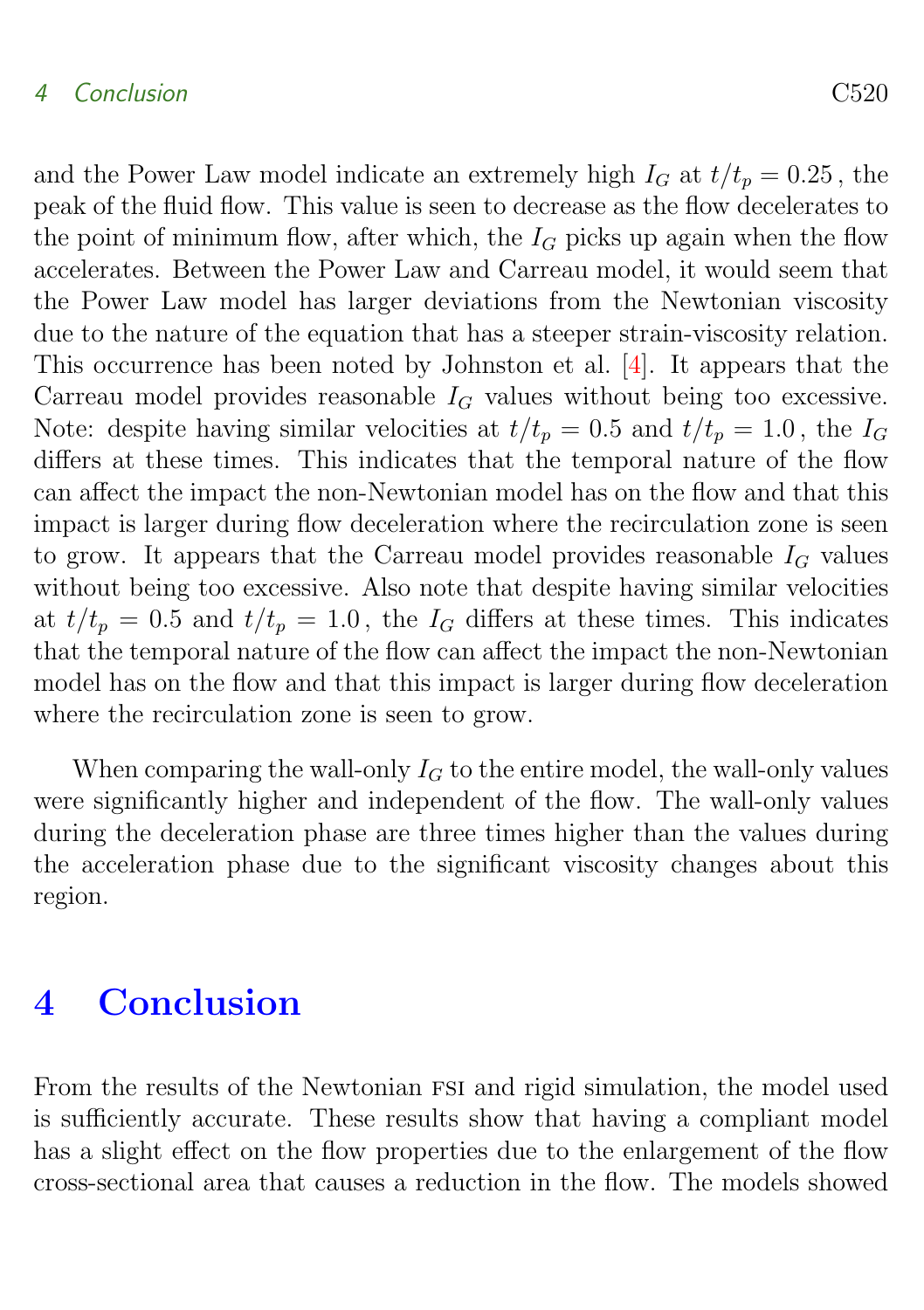### References C521

different wss peak magnitudes, but the overall shape of the distribution remained similar.

The Carreau model showed only slightly smaller centreline axial velocities whereas the Power Law model showed more significant differences, including flatter velocity profiles. This was due to the higher viscosity about the axis of symmetry, particularly for the Power Law model. The wss distributions show similar trends except the Power Law model shows significantly smaller magnitudes. Both models show similar stress distributions although the Carreau exhibits slightly larger stresses.

The values of importance factors indicate the impact of the non-Newtonian fluid in various flow regions. Transient effects are apparent in the values. There is a marked decrease in importance factors during the deceleration phase. The wall-only importance factors indicate a significant non-Newtonian effect.

Though the Power Law model shows more dominant non-Newtonian effects, it may produce excessive values, according to literature. Further experimental work is recommended to determine which model is more suitable for this type of simulation.

# **References**

- <span id="page-14-2"></span><span id="page-14-0"></span>[1] P. D. Ballyk, D. A. Steinman and C. R. Ethier. Simulation of non-Newtonian blood flow in an end-to-side anastomosis. Biorheology, 44(5):565–586, 1994. [C515,](#page-8-3) [C517](#page-10-2)
- <span id="page-14-1"></span>[2] Y. I. Cho and K. R. Kensey. Effects of the non-Newtonian viscosity of blood on hemodynamics of diseased arterial flows. Advances in Bioengineering, BED 15:147–148, 1989. [C509](#page-2-0)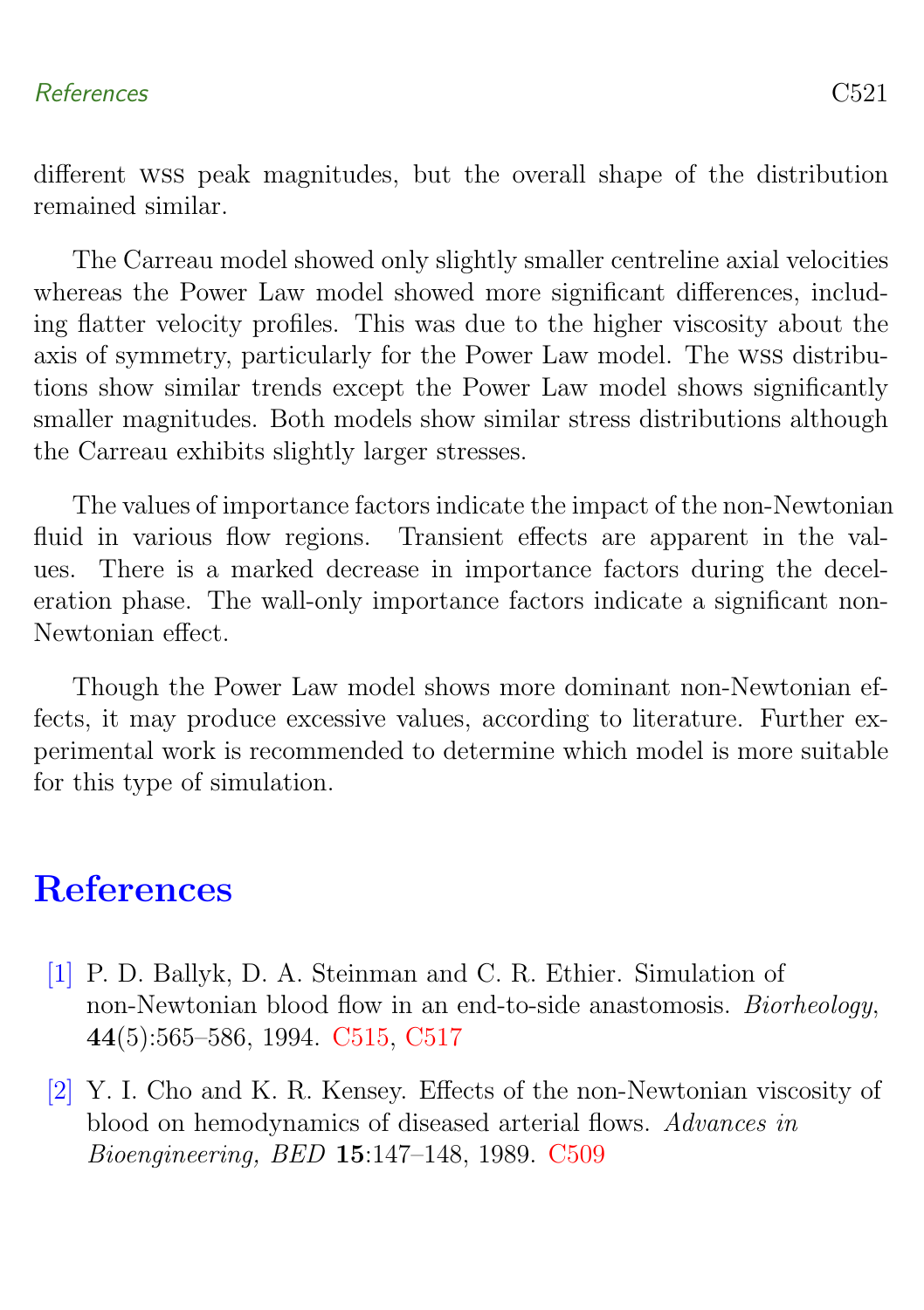### References C522

- <span id="page-15-1"></span>[3] K. Imaeda and F. O. Goodman. Analysis of nonlinear pulsatile blood flow in arteries. *Journal of Biomechanics*, **13**:165–174: 1980. [C509](#page-2-0)
- <span id="page-15-4"></span>[4] B. M. Johnston, P. R. Johnston, S. Corney and D. Kilpatrick. Non-Newtonian blood flow in human right coronary arteries: steady state simulations. Journal of Biomechanics, 37: 709–720, 2004. [doi:10.1016/j.jbiomech.2003.09.016](http://dx.doi.org/10.1016/j.jbiomech.2003.09.016) [C509,](#page-2-0) [C513,](#page-6-2) [C516,](#page-9-2) [C517,](#page-10-2) [C519,](#page-12-1) [C520](#page-13-1)
- <span id="page-15-6"></span>[5] K. W. Lee and X. Y. Xu. Modelling of flow and wall behaviour in a mildly stenosed tube. *Medical Engineering*  $\&$  Physics, 24:575–586, 2002. [doi:10.1016/S1350-4533\(02\)00048-6](http://dx.doi.org/10.1016/S1350-4533(02)00048-6) [C509,](#page-2-0) [C510,](#page-3-2) [C514,](#page-7-1) [C515,](#page-8-3) [C516](#page-9-2)
- <span id="page-15-7"></span>[6] M. Ojha, R. S. C. Cobbold, K. W. Johnston and R. L. Hummel. Pulsatile flow through constricted tubes: an experimental investigation using photochromic tracer methods. Journal of Fluid Mechanics, 203:173–197, 1989. [C510,](#page-3-2) [C514,](#page-7-1) [C515](#page-8-3)
- <span id="page-15-2"></span>[7] T. J. Pedley. The Fluid Mechanics of Large Blood Vessels, Cambridge University Press, 1980. [C509](#page-2-0)
- <span id="page-15-3"></span>[8] K. Perktold, R. Peter and M. Resch. Pulsatile non-Newtonian blood flow simulation through a bifurcation with an aneurysm. *Biorheology*, 26:1011–1030, 1989. [C509](#page-2-0)
- <span id="page-15-8"></span>[9] W. Y. Chan, Simulation of Arterial Stenosis Incorporating Fluid Structural Interaction and non Newtonian Blood Flow. Master's Thesis, RMIT University, Australia, 2006. [C515](#page-8-3)
- <span id="page-15-0"></span>[10] F. T. Smith. The separation flow through a severely constricted symmetric tube. Journal of Fluid Mechanics, 90: 725–754, 1979. [C509](#page-2-0)
- <span id="page-15-5"></span>[11] D. Tang, C. Yang, S. Kobayashi and D. N. Ku. Generalized finite difference method for 3-D viscous flow in stenotic tubes with large wall